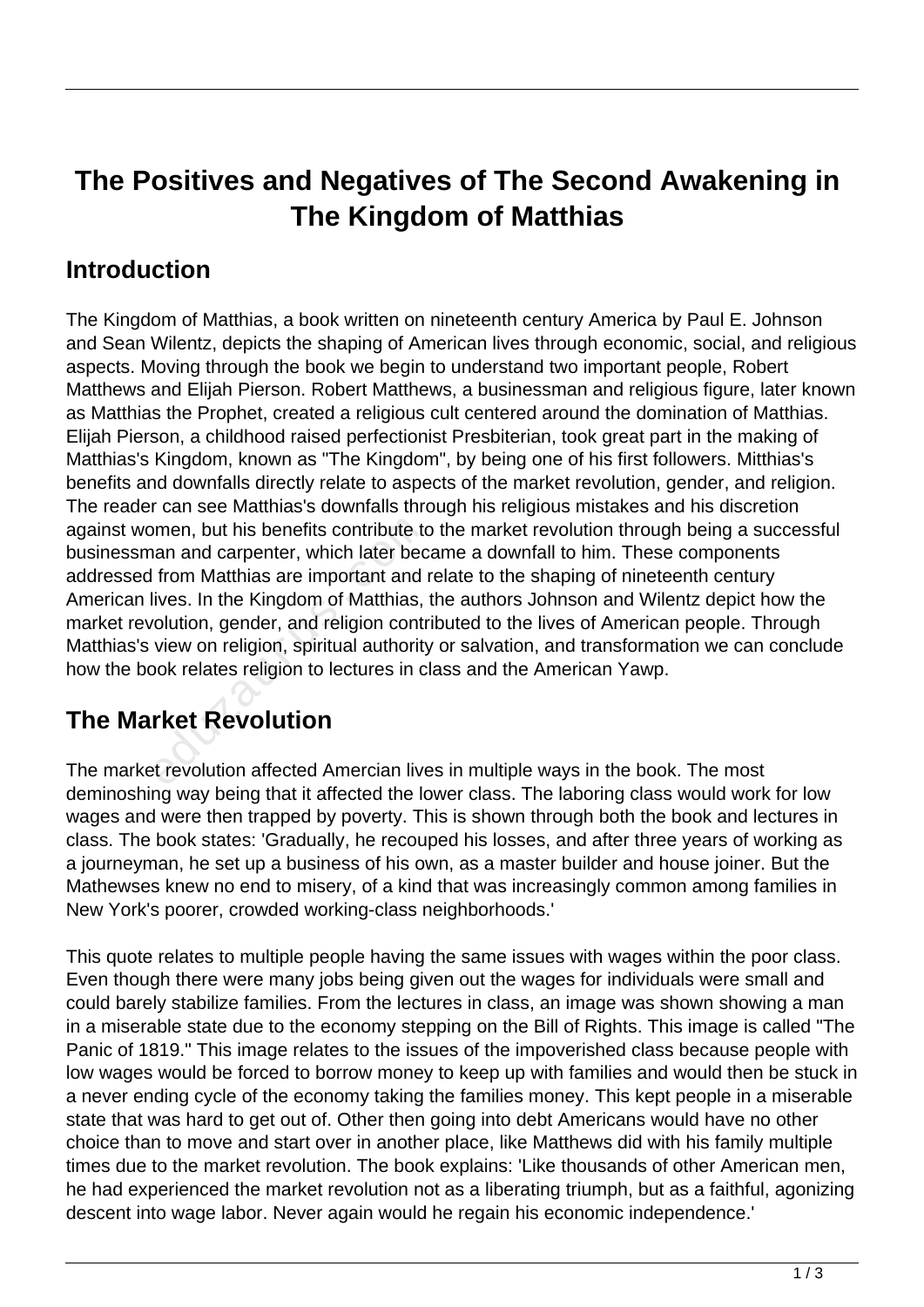This shows that even though the market revolution changed multiple lives in a positive way, there were Americans who suffered in drastically and would never be able to regain back the stability that was there at one point. After having no money, his downfall started to happen. Matthews then started to become enraged and took it out on his family.

## **Gender**

Another factor that affected Americans is gender. The book has challenged the social status of women, authority that people of color and women could have, and women's role in the family. Women during this time would have little to no rights in the family. Husbands could only spend the income, women had no say in what the money goes to. In the book it states: 'Matthews bellowed that she didn't understand him, that she was faithless. All she wanted was a new stove, or some new clothes, or a better apartment, or some other wordly comfort.'

This shows that women in a household had no control over buying things. Margaret, Matthews's wife, only wanted necessary things, sometimes a new pair of clothes or something needed around the house. While she asked for these things her husband would be buying himself things that he did not necessarily need, for example extravagant shirts. Other than where the money went women also had no say over what happened inside of the house. Husbands would end up taking rage out on the wife or children.

At home following the funeral, Robert told Margaret that he would never forget her selfless care during the boy's last days--but soon after he lost control as never before, and Margaret bore the brunt of his anguish. "I well recollect the night he first brought home the raw hide," she later wrote. The usual penalty was five or six strokes, for any imagined slight. "I often told him he would kill me," she recalled, "but he said he didn't care, that the gallows had no terrors for him." he did not necessarily need, for e<br>nt women also had no say over w<br>ing rage out on the wife or childre<br>pllowing the funeral, Robert told M<br>boy's last days--but soon after he<br>s anguish. "I well recollect the night<br>usual pen

This quote shows a situation where if men had nothing to take anger out on they would blame it on the people living in the household and did not care about who they hurt. People around them would here but did interfere with the situation, it seemed as if it was a regular occurring thing. The rage that Matthias encountered earlier with Margaret then contributed to the downfall of his kingdom. Women in his kingdom were swapped, abused, and had to be submissive to anything that Matthias wanted. On the positive side, women and people of color had some spiritual authority. The book, The American Yawp states: 'In the early nineteenth century, the dominant understanding of gender claimed that women were the guardians of virtue and the spiritual heads of the home. Women were expected to be pious, pure, submissive, and domestic, and to pass these virtues on to their children.'

Women would teach the men how to pray, it was one thing that was controlled by them. Along with prayer, women rose to new educational opportunities, this allowed wives to get out of the house, instead of doing only things inside the house.

# **Religion**

Matthias's view on religion shifts throughout the book. At a young age Robert Matthews was taught religion through Calvinism. Calvinism is focuses on faith in predestination. Although Matthews family had other views that contributed to Calvinism. Matthews learned at a young age that women should be submissive to men. By learning this early Matthews never learned